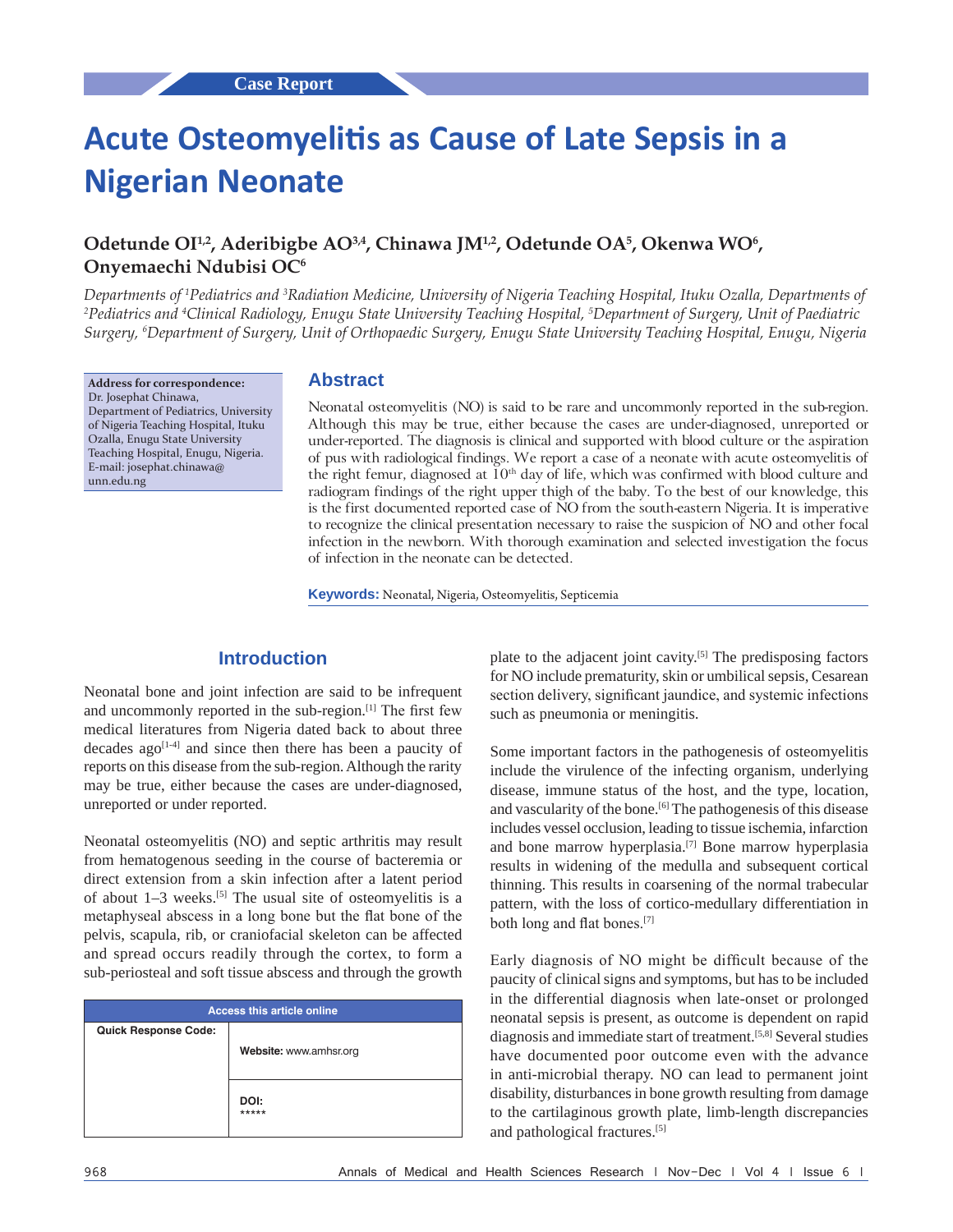This report highlights the fact that osteomyelitis is not an uncommon manifestation of septicemia in neonate and to break the silence of about three decades of no medical literature on the disease in the sub-region, we also review the available literature from the sub-region.

## **Case Report**

Baby C.O was a 72 h old term out-born (delivered in the peripheral rural hospital) neonate on admission at Newborn special baby Care Unit Enugu State University Teaching Hospital, Parklane, Enugu. He was a product of singleton uneventful pregnancy, baby's mother is a multi-parous woman with a positive history of premature rupture of membrane and prolonged labor with prolonged rupture of membrane but no history suggestive of maternal fever prior to the delivery. C.O was delivered by Breach spontaneous vertex and had poor cry at birth. He presented with fever, fast breathing, refusal of feeds, and two episodes of seizure, all of 48 h durations. Examination revealed a full term neonate, dusky, febrile (Temperature of 38.9°C), Grunting with intercostals recession, respiratory and heart rate of 88/cycles and 174/beats respectively. Birth weight of 2.7 kg length of 45 cm (percentile) and head circumference of 34 cm. Abdominal examination revealed an unkempt umbilical stump with no organomegaly. The anterior fontanel was patent and normotensive with poor cry and motor activities on stimulation. The muscle tone was remarkably decreased, and primitive reflexes depressed. The random blood glucose was 102 mmol/dl.

A provisional diagnosis of perinatal asphyxia with presumed neonatal septicemia was made.

The initial management was nil per oral, intravenous (IV) infusion, antibiotics (IV ampicillin/sulbactam and genticin) and anticonvulsant (IV phenobarbitone).

The CBC showed a packed cell volume of 34%, total white blood count of  $19.8 \times 10^9$ /L, predominately neutrophilia of 70% and immature to total neutrophil ratio of 0.4 and erythrocytes sediment rate of 10 mm/1<sup>st</sup> h (Westergren).

Review after 72 h into admission show a remarkable improvement with resolution of the seizure and respiratory distress, but the temperature spikes continued. And antibiotic was then changed to third-generation cephalosporin (IV ceftazidime).

The fever persisted till  $10<sup>th</sup>$  day of admission ( $13<sup>th</sup>$  day of life), and additional findings were limitation of movement of the right lower limb with warm, tender swelling of the distal thigh. Radiological examination of the right thigh showed significant periosteal reaction along the distal femur, metaphysitis with soft tissue swelling around the knee joint and early changes in the tibia [Figure 1]. A diagnosis of NO was made on the 10<sup>th</sup> day of hospitalization, supported with



**Figure 1:** The right lower limb X‑ray of Baby C.O showing the periosteal elevation along distal femur, metaphysitis with soft tissue swelling around the knee joint and early changes in the tibia

blood culture yield of *Staphylococcus aureus*, sensitive to vancomycin and chlydamycin and radiological findings. Baby C.O was treated with IV vancomycin and was discharge home without complication after 4 weeks of hospitalization on oral chlydamycin to be followed-up at the pediatric and orthopedic out-patient clinic.

## **Discussion**

This report highlights the fact that NO is not a rare manifestation of septicemia in neonate, and it is important to recognize the clinical presentation of the disease necessary to raise the suspicion in the newborn. Our index patient presented with late onset neonatal septicemia with significant antecedent history of perinatal asphyxia and premature rupture of membrane. History of perinatal asphyxia, prolonged rupture of membranes and transplacental infection has been described as risk factors for neonatal NO.<sup>[4,8]</sup> Baby C.O presented on the  $4<sup>th</sup>$  day of life and the diagnosis of NO was not made until the 13<sup>th</sup> day of life with the evolution of the disease that necessitate a prolonged hospital stay. The diagnosis of NO in this baby was based on clinical signs and symptoms, laboratory findings, radiological well as positive blood culture.

Diagnosis of osteomyelitis in the neonate can be challenging and is often delayed as it is rare in the neonatal period and frequently presents with non‑specific signs of illness.[9] The blood culture result of the index patient yielded *S. aureus,* which is in consonance with the common etiopathological agent cultured in most literatures.[9-11] The X-ray of the affected limb confirmed the suspicion of NO in this baby, defined the infection site, differentiated between unifocal and multifocal disease patterns and ruled out secondary complications. Plain radiography can show soft tissue swelling and distorted fascial planes within days after onset of infection, but may be subtle and not obvious until day 5–7 in children.<sup>[12]</sup> Early changes on X-ray includes periosteal thickening or elevation, lytic lesions, osteopenia, loss of trabecular architecture, and